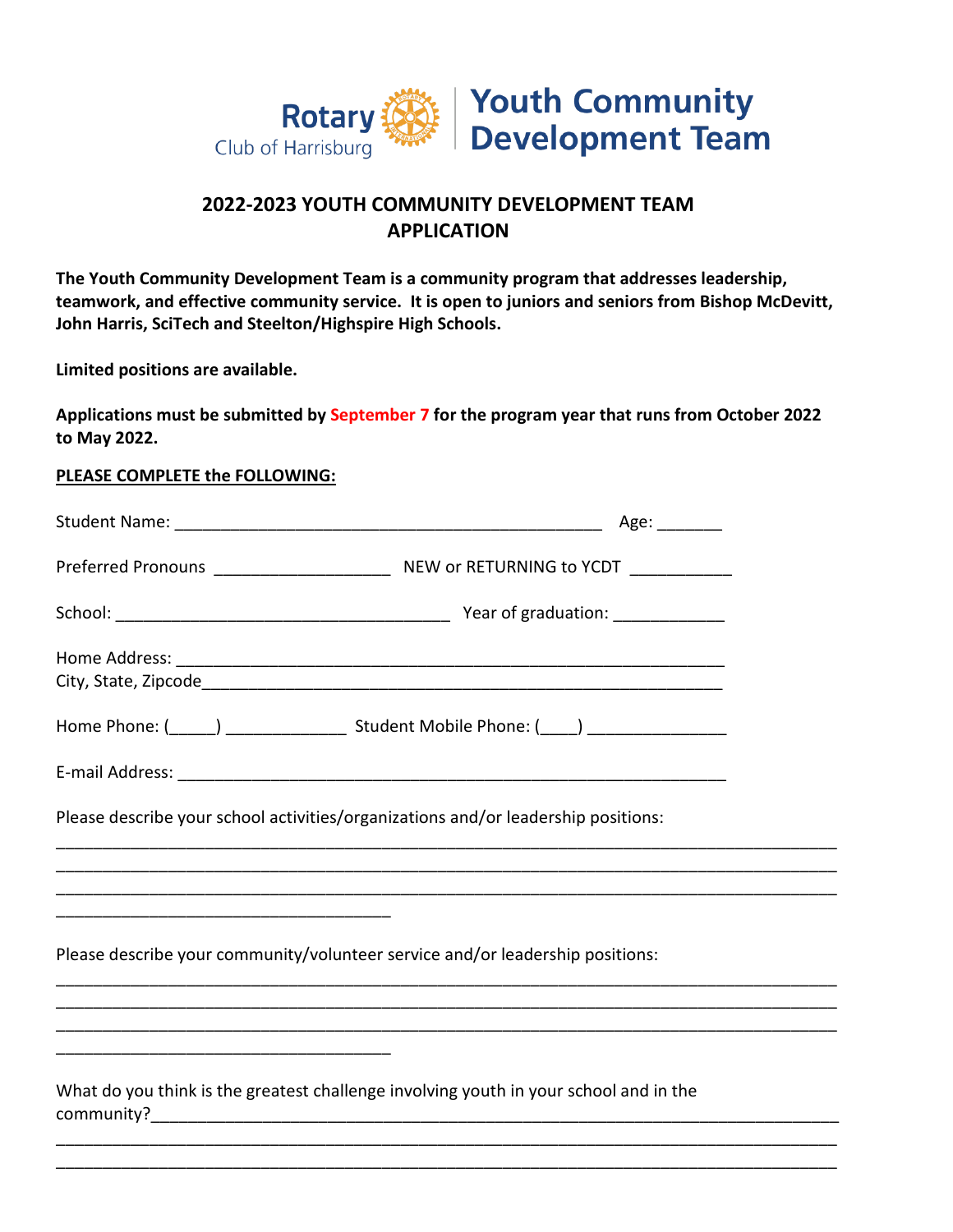What do you think YOU can contribute to the Youth Community Development Team?

| <b>REQUIRED ATTACHMENTS</b>                                                                                                                                                                                                                                                                                                                                                          |  |
|--------------------------------------------------------------------------------------------------------------------------------------------------------------------------------------------------------------------------------------------------------------------------------------------------------------------------------------------------------------------------------------|--|
| 1. Teacher Authorization                                                                                                                                                                                                                                                                                                                                                             |  |
|                                                                                                                                                                                                                                                                                                                                                                                      |  |
| The above-named student is applying to the Rotary Club of Harrisburg Youth Community Development<br>Team. By signing this document, you are attesting to the fact that this student demonstrates<br>leadership potential; demonstrates sensitivity and tolerance & concern for others; and demonstrates a<br>sense of responsibility. I recommend this student to serve on the YCDT. |  |
|                                                                                                                                                                                                                                                                                                                                                                                      |  |
|                                                                                                                                                                                                                                                                                                                                                                                      |  |
|                                                                                                                                                                                                                                                                                                                                                                                      |  |
| Completed applications; Teacher Authorization; Medical Release Form and Media Release Form are                                                                                                                                                                                                                                                                                       |  |

\_\_\_\_\_\_\_\_\_\_\_\_\_\_\_\_\_\_\_\_\_\_\_\_\_\_\_\_\_\_\_\_\_\_\_\_\_\_\_\_\_\_\_\_\_\_\_\_\_\_\_\_\_\_\_\_\_\_\_\_\_\_\_\_\_\_\_\_\_\_\_\_\_\_\_\_\_\_\_\_\_\_\_\_

## **PLEASE EMAIL YOUR COMPLETED APPLICATION TO: [Addeline@hbgRotary.org](mailto:Addeline@hbgRotary.org)**

**due by Wednesday, September 7, 2022.** 

If you have any questions, contact Andy Phillips, Chair, YCDT Schools Committee, andy@ncshbg.org -OR-Addeline Alaniz Edwards, Administrator, Rotary Club of Harrisburg, phone: 814-523-3052, email: addeline@hbgrotary.org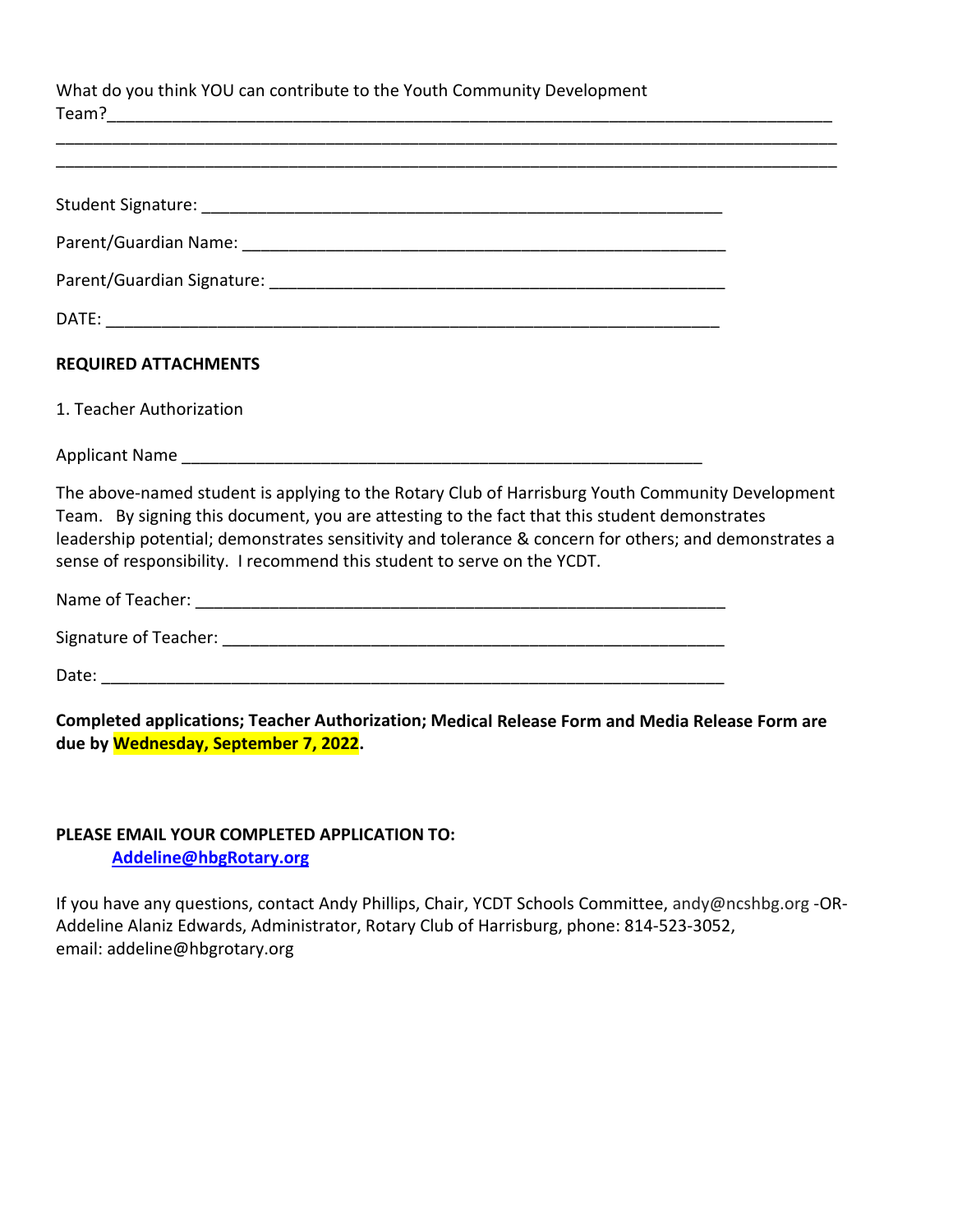

## **VIRTUAL LEARNING AND MEDIA RELEASE FORM**

**Students in the Youth Community Development Team are often pictured and/or video recorded during monthly sessions and activities. Pictures and Videos are shared on social media AND used in promotional materials for the Rotary Club of Harrisburg, Rotary District 7390, and partnering organizations.**

**Please read the following paragraph, sign, and return this authorization form with your student's YCDT Application.**

I acknowledge that that a portion of this learning environment may be experienced virtually via the Zoom platform. Reasonable precautions will be taken by the Rotary Club of Harrisburg to control unwanted content; however, the club will not be held financially or legally responsible in the event of displays of unwanted content. Students also agree to only post and display appropriate content in association with Rotary and YCDT.

I give my permission to The Rotary Club of Harrisburg and program partners in the Youth Community Development Team, to use my child's name, photograph, video, or any likeness on social media, for publicity and the use of statements made by or attributed to my child relating to The Rotary Club of Harrisburg for this or similar promotions and grant to The Rotary Club of Harrisburg any and all rights to said use without further compensation. It is my understanding that my signature below releases The Rotary Club of Harrisburg from any financial or legal responsibility for the use of this media relations/promotional material(s).

| Name of Student:                 |
|----------------------------------|
|                                  |
| Student School:                  |
|                                  |
| Name of Parent or Guardian:      |
|                                  |
| Signature of Parent or Guardian: |
|                                  |
| Date:                            |
|                                  |
|                                  |

Please email to the Rotary Club of Harrisburg with the student's YCDT Application